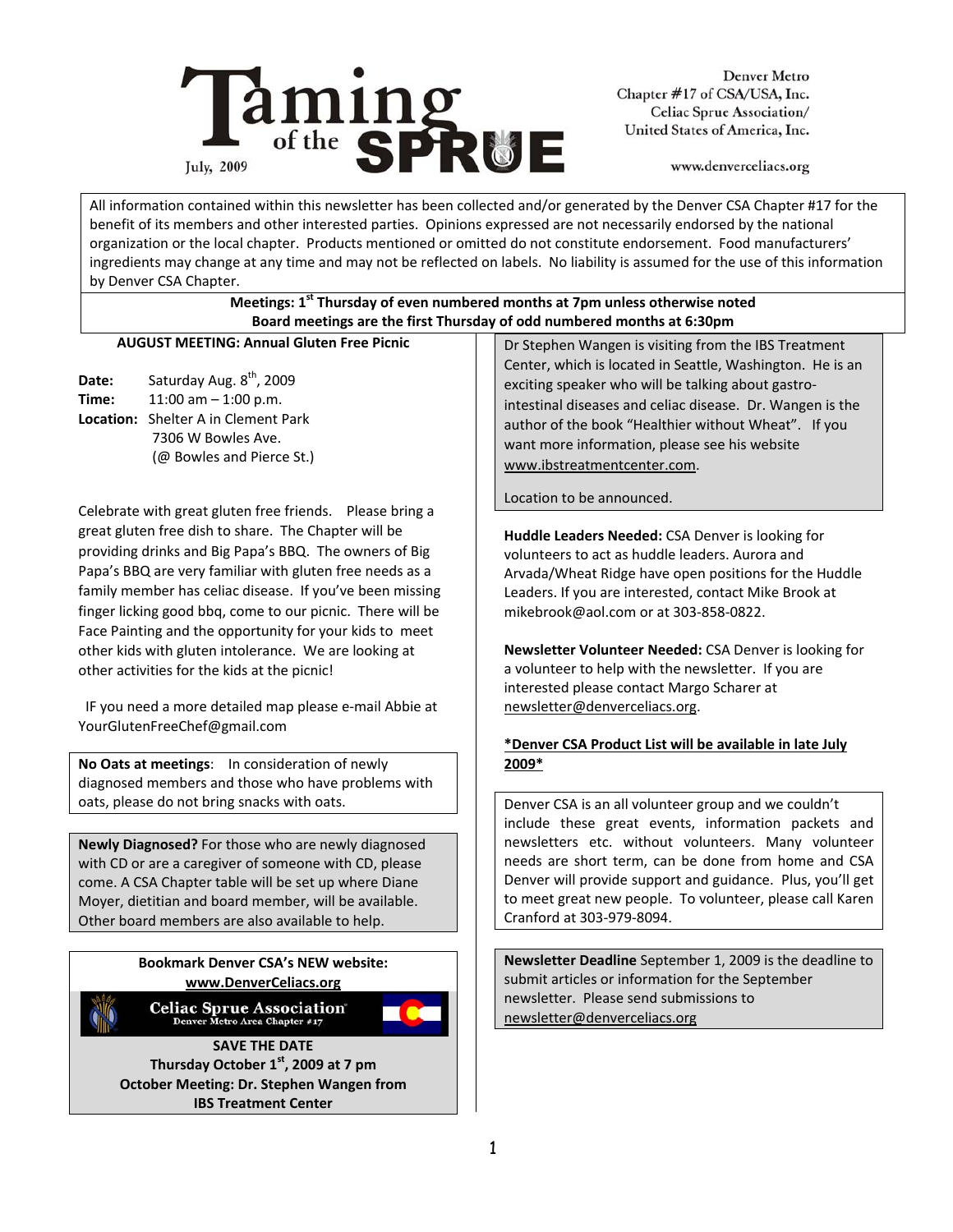

**2009 Incredible Edible Gluten Free Food Fair:**

On June  $14^{th}$ , the Chapter held its  $3^{rd}$  Annual Incredible Edible Food Fair. Over 700 people sampled great gluten free goodies from over 57 vendors.

 People lined up before the doors opened for three great hours filled with tasty samples, great cookbooks, and gluten free help. We'd like to thank our vendors who ranged from local home grown companies including Savory Palate and Beau Jo's Pizza to Jules Gluten Free Mixes from Maryland and Mixes from the Hartland from Texas. Next year promises an even bigger location and more vendors. Mark your calendars for June, 2010. . If you have any comments or would like to recommend your favorite vendor for next year's fair please call AbbieYourGlutenFreeChef@gmail.com





**Celiac Exchange Student** 

*Denver Chapter President Karen Cranford (left), Steef van der Hoorn, Host‐Mom Colette Christen and Jacqueline van der Hoorn celebrate son Rob van der Hoorn's 18th birthday in Littleton.* 

It's been almost two years ago since our chapter first got the call for help from the van der Hoorn family in the Netherlands. They needed to find a family that could host their son, Rob, safely during his stay here as an exchange student. Rob has CD and you can imagine the worry his parents felt in making sure his family‐away‐ from‐home knew about GF living.

In stepped Colette Christen's family of Littleton. During this past year, Rob went to Homecoming (and got sick from dinner), Prom (ate gf pasta at Maggione's), and Winter Formal (had gf pasta at the Spaghetti Factory); took part in all the sports he could get in; went with the Christen's to New York at Thanksgiving and saw Macy's Parade. They spent Christmas in Indiana and went to Mexico for Spring Break. His 18<sup>th</sup> birthday was celebrated here just before he headed back. Colette says Rob was able to bring "Holland" to so many kids and adults and was also able to show that just because you have a food allergy (or medical diagnosis) it is possible to travel abroad ‐ for him and for us. A medical diagnosis, while serious, doesn't mean that you can't enjoy life like others without Celiac.

Rob said he was most impressed with how easy it was to go out to eat here and find GF options. He said he would mostly have to settle for french fries at the restaurants back home. He also was surprised at how many GF products were available at the regular grocery stores.

Rob's parents came to Colorado at the end of his stay and then traveled back home with him. Although British Airways provided him a GF meal on the way here, the one they gave him on the way back home was apparently not GF. He ended up very sick and required 2 hours of oxygen. But his mother, Jacqueline, says he's doing fine now, although he is 'homesick' and did immediately check to see how much a ticket back at Christmas would cost!!! I think we'll be seeing more of Rob…and thanks for making him feel so welcomed. *Karen Cranford*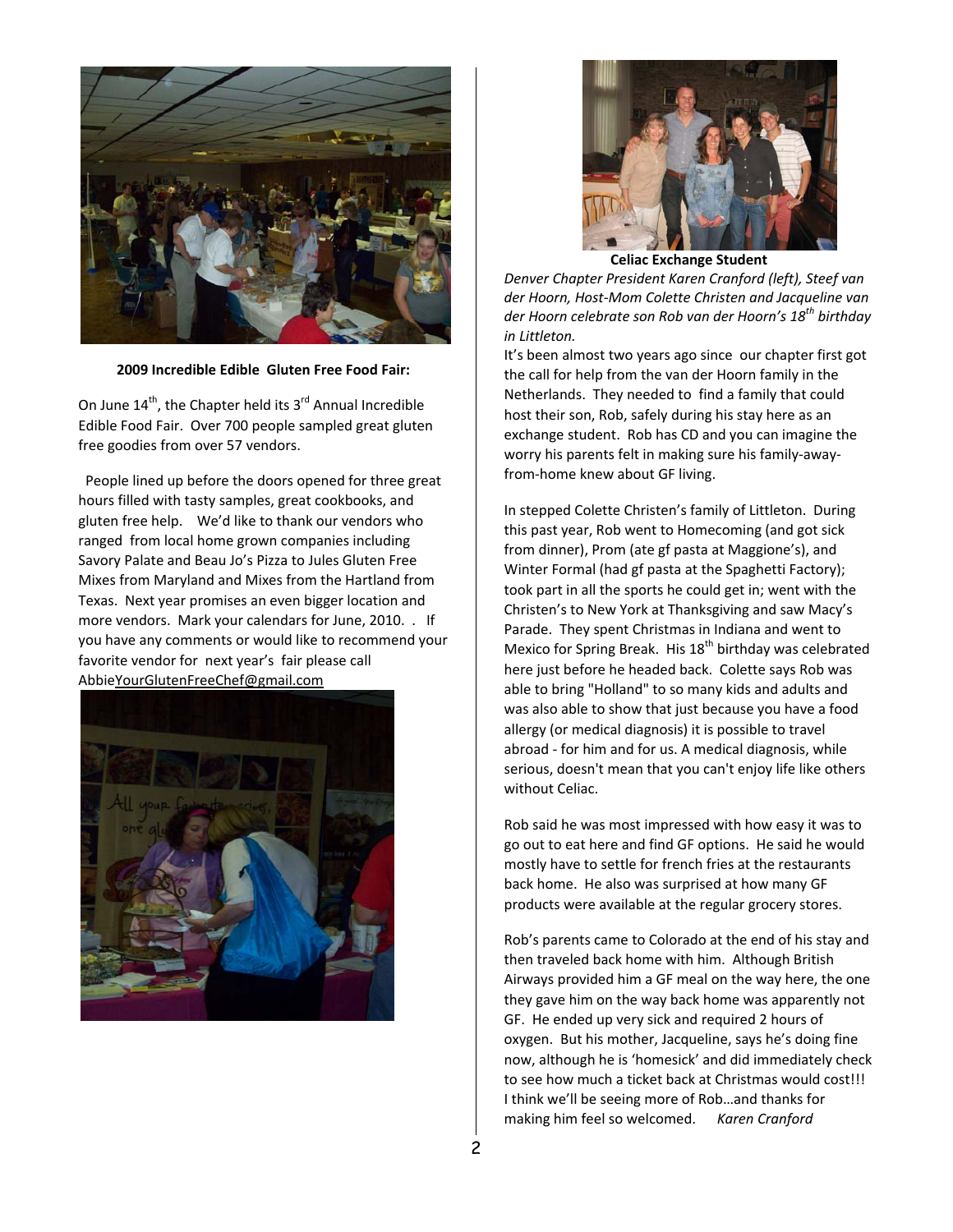## **Gluten Intolerance Group 35TH ANNUAL EDUCATION CONFERENCE**

The Gluten Intolerance Group conference was in Seattle Washington the first weekend of June 2009. There was great food and great vendors. First the hotel served scrambled eggs, bacon, and fruit. Bob's Red Mill provided hot cereal. Different vendors were making pancakes, waffles, cup cakes and all kind of other goodies to eat. No way were we going to go hungry. We were surrounded by people who can't have gluten and realize the importance of being gluten free. It was awesome to look around large banquet rooms and realize that you weren't alone.

The first day was focused on medical information. It was led off by Cathy Breedon, RD., PhD, on "Hot Topics in Nutrition for People with Celiac Disease". Dr Breedon informed us that in the US we tend to eat food high in Omega‐6 fats than Omega‐3. If we change the ratio of these fats in our diet we should decrease the degree of inflammation experienced. Americans should eat less red meat and more fish , which contains more Omega‐3. Also, we should take a multivitamin with minerals and take additional vitamin D. Three of the speakers informed us that vitamin D is inadequate in many people who live above the  $37<sup>th</sup>$  parallel. This is not just because we are celiac but because of the environment we live in. Some of us may not absorb nutrients properly because of having a malabsorption disease. We should have the doctor check our vitamin D levels especially in the winter. Even in Colorado, people should supplement Vitamin D.

Martin Kagnoff, a Gastroenterologist and clinical researcher in San Diego, CA, presented a paper called "This is only a test" in which he addressed the future of testing for Celiac Disease. Dr. Kagnoff suggests focusing on screening tests for people who are in a high risk group for CD such as family members of people with CD, people with unexplained fertility issues such as recurring miscarriages, thyroid disease, Type 1 diabetes, Irritable Bowel Syndrome and unexplained anemia. Dr. Kagnoff believes that testing high risk groups provides fewer false positives than testing the broader population. That testing is what will be changing with the future.

Another talk was about moving and exercise for health. We are extremely conscious about what goes into our mouths and we need to pay attention to what we are doing to move our bodies. The speaker made a point to make sure that people realized we don't have to be going to the gym or running a marathon but walking up stairs instead of taking the elevator, walking the dog daily or stretching helps us feel better!

On Day 2 Jules Shepard presented on "Shopping GF in 6 Easy Steps." Jules, gave six steps to take in the first year of being diagnosed with Celiac or being Gluten Intolerant.

1. Replace all of our pots and pans, and containers, as they may contain residue from gluten. Do not purchase the non stick pans. If you cannot replace your baking pans use muffin liners or parchment paper. Tupperware is your friend. By storing your GF flours and products in Tupperware you reduce the chance of cross contamination. Separate your cabinets or shelves of your pantry especially if you do not have a completely GF kitchen. Clearly label your GF canisters. Whenever possible purchase GF products. 2. Re‐equip yourself. Get rid of the old toaster; replace accessories like mixing blades, food mills and grinders as you can never get them completely clean. Buy a bread machine to make your own bread. They have some bread machines with a GF bread setting which is best, because you do not need to knead or let GF bread rise as many times as regular bread. 3. Replace all of your snacks. This way you will not feel deprived. Remember, to keep your health in mind when purchasing your snacks. Try to identify any potential nutritional deficiencies so you can get yourself back to a good baseline of health. Use Gluten Intolerance as an excuse to eat healthy. 4. Read labels. Because of the voluntary label laws we have foods labeled gluten free, no gluten, free of gluten. Right now there is a voluntary labeling law in effect. Soon FDA is expected to pass a law the foods labeled GF are less the 20ppm per serving. It is your choice to eat food that is GF but not run in a dedicated factory. Products ingredients change constantly so make sure you always read the labels before using an individual product. 5. Find a truly all purpose gluten free flour. Either purchase one or make your own recipe. It will help take the guess work out of baking and make life easier for everyday cooking. 6. Never ever compromise. This is your health and your taste buds. Leave the cardboard for packaging and demand better food.

Some places to purchase gluten free food on line are www.gfmall.com, www.glutenfree.com,

www.glutenfreetradingcompany.com,

www.lilsdietary.com, www.nearlynormalcooking.com, and www.julesgf.com. These are just a few that Jules listed. When Jules was done, scrumptious wraps, salads and fruit were served. For dinner we boarded a ferry went to Anthony's in Bremerton, Washington. All of our meals were delicious and we did not worry about getting sick from gluten or contamination. If you have a chance to go to one of these conferences be ready to come back weighing a little more than when you left*. By Kathy Craig and Abbie Keyes*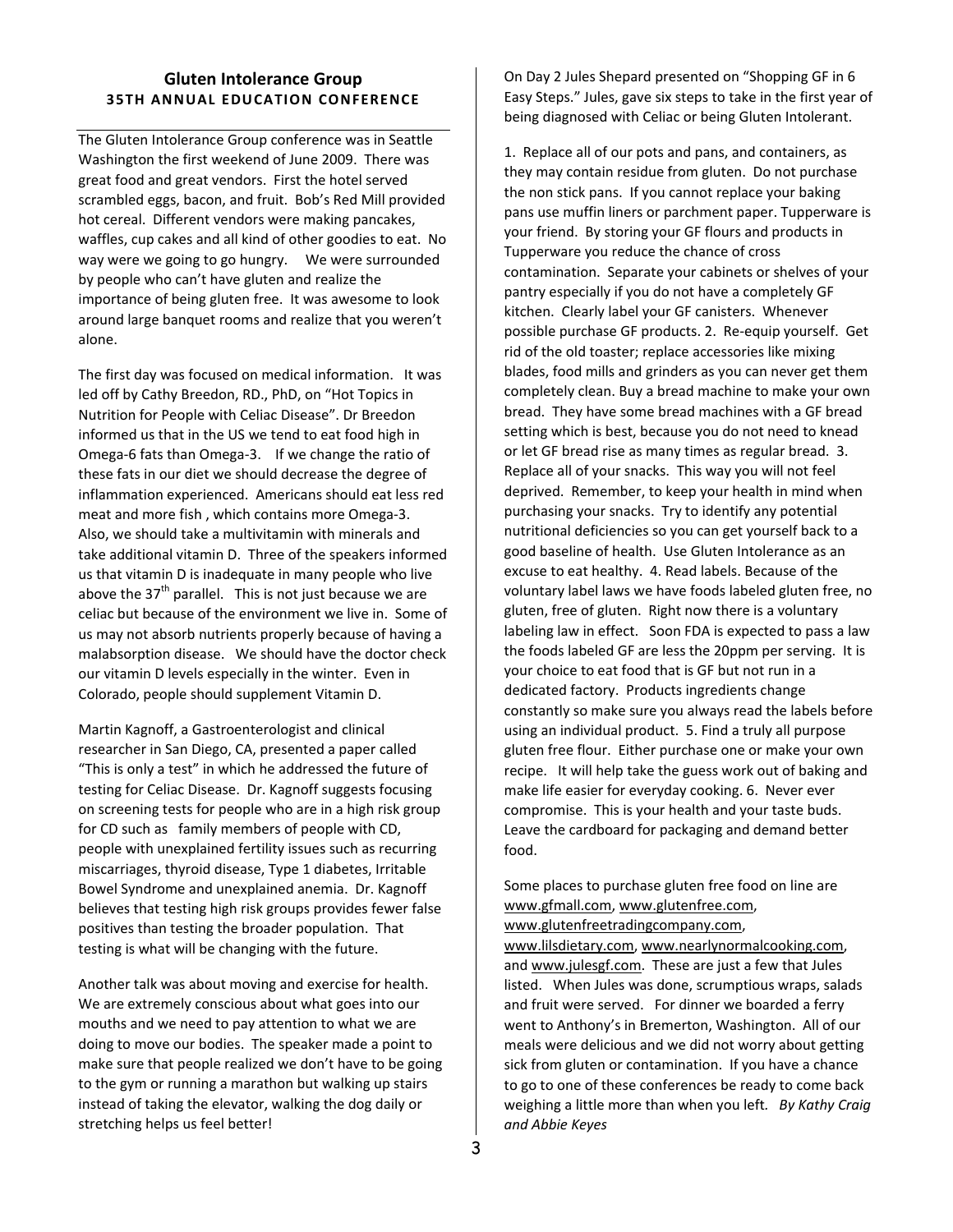

#### **Medical News**

**Home saliva celiac test**  Prometheus Laboratories Inc., a specialty pharmaceutical and

diagnostic company, has announced the launch of MyCeliacID(TM), the first do it yourself, saliva‐based genetic test dedicated to celiac disease. MyCeliacID identifies distinct genetic sequences associated with celiac disease. MyCeliacID is the saliva‐based version of a blood test used by doctors. The test can be ordered online or find out more at www.MyCeliacID.com.

#### **New CD Testing Options**

The poster sessions for the  $13<sup>th</sup>$  International Coeliac Disease Symposium, held in Amsterdam in April included a number of presentations on new and emerging ways to detect and diagnose Celiac Disease. In the September, 2008 Taming of the Sprue Newsletter, at page 6 there was a good description of the current blood tests, including some of the limitations of the anti-tTG blood test. This article would be helpful background reading for those new to the medical jargon of testing for CD. It can be found at www.denverceliacs.org.

Over the last few years, the Anti tissue‐Transglutaminase IgA (anti‐tTG) has become the blood test of choice and is reported to be highly specific and highly sensitive. However, a number of recent studies have come out noting that the anti‐tTG is not very sensitive when the degree of villous atrophy is mild to moderate. Researchers continue to look for other tests which are sensitive (picking up a high number of those with CD with few false negatives), specific (picking up only those with CD, with few false positives), inexpensive and minimally invasive.

An Iranian study of the anti-tTG showed a sensitivity of 96% with Marsh IIIc, 72% with Marsh IIIb, 21% with Marsh IIIa, 20% with March II and, unexpectedly, 46% with Marsh I lesions. The Marsh scale is a measure of the degree of intestinal damage. The study showed a clear relationship between the degree of villous atrophy and sensitivity of anti-tTG. $<sup>1</sup>$ </sup>

A new blood test, which tests for IgG antibodies against deamidated gliadin peptides (DAGP) was found to be comparable in performance to the anti‐tTG blood test in a study which included several centers in Italy and Germany. This test offers a superior tool for diagnosing those individuals who are IgA deficient, as an anti‐tTG IgA test would not usually be positive for someone with CD who is IgA deficient. $<sup>2</sup>$ </sup>

A Finish study found that the blood test for IgG antibodies against deamitaded gliadin peptides was more sensitive than the anti‐tTG (75% vs 61%) in a study group of 44 individuals with mild intestinal damage. Specificity was lower (95% vs 100%) than the anti‐tTG, though the researchers speculate that they may have identified two individuals in the control group that may go onto develop CD. If so, the specificity and sensitivity will increase relative to the anti-tTG. $3$ 

A Polish study notes that if the level of anti‐tTG is greater than 100 u/ml, there is 100% correlation with villous atrophy at the Marsh 3A‐C level. Below this level, this correlation was not found. This study concludes that if the level of anti-tTG exceeds 100 u/ml, there is not a need to perform a small bowel biopsy and the individual should begin a gluten-free diet. $4$ 

A Swedish study looked at increased concentration of nitric oxide byproducts (nitrite/nitrate) in urine as an indication of inflammation of the lining of the small intestines, which would indicate enteropathy found with CD. Both children with symptomatic CD and children with no symptoms with CD detected through mass blood screenings showed increased production of nitric oxide. The conclusion of this study is that this may be an important symptom of CD, which causes other medical problems. It will be interesting to see if this may also become another method of detecting CD.<sup>5</sup>

Finish researchers have been studying deposits of IgA Transglutaminase autoantibodies (TG2 IgA) in the small intestinal mucosa. They report that these deposits are potentially more sensitive markers than blood antibodies. For those on a gluten‐free diet, these deposits disappeared more slowly than blood antibodies or villi damage and may be more useful for diagnosis when the individual starts a gluten-free diet before the biopsy.<sup>6</sup>

Dr. Mario Hadjivassiliou has done landmark research in the area of ataxia and other neurological damage caused by gluten. A number of his patients don't fit the usual CD pattern, with negative small bowel biopsies, negative blood test results to anti‐tTG, but positive blood test results to IgG Antigliadin antibodies (an older blood test thought to be less specific to CD). Some do not carry the DQ2 or DQ8 CD gene. He is finding other types of anti-tTG antibodies, in addition to what he is terming "TG2", the anti-tTG antibody detected in the current CD blood test. He is finding "TG3" as a marker of dermatitis herpetiformis and "TG6" as a marker for neurological damage. TG6 may, in some individuals with ataxia, be the only marker of gluten sensitivity.<sup>7</sup>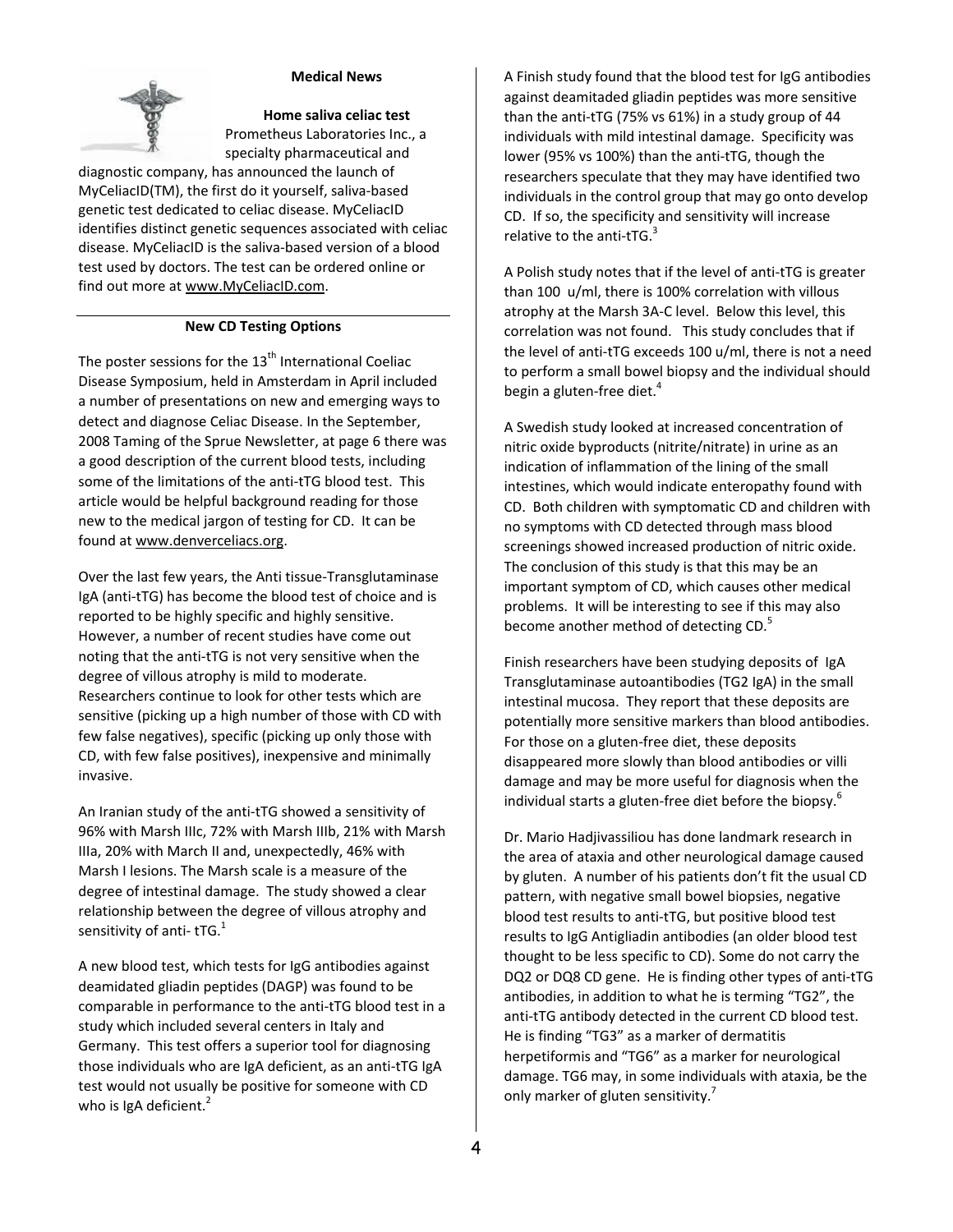ANIBiotech, a Finish company has developed a tTG IgA biocard blood test for home use, which does not require a blood draw or a doctor's order. FDA approval for use in the United States is pending. More information may be found at www.anibiotech.fi. This will be a useful tool, but should be used with a good understanding of the limitations of the anti‐tTG test and should not replace the counsel of a physician knowledgeable about CD. *By Mary Anderies.*

<sup>1</sup> M.H. Emami, et.al. *Sensitivity of IGA Anti Tissue-Transglutaminase antibody in Different Degrees of Villous Atrophy.* International Coeliac Disease Symposium, April 2009, Poster Session P-075.

2 D. Villalta, et.al. *The New Test for IgG Antibodies Against Deaminated Gliadin Peptides (Anti-GAF3X) Detects Paediatric Coelic Disease Also in Case of IgA Deficiency.* International Coeliac Disease Symposium, April 2009, Poster Session P-065.

3 K. Kurppa, et.al. *Deamitaded Antigliadin Antibodies are Accurate Markers for Mild Enteropathy Coeliac Disease.* International Coeliac Disease Symposium, April 2009, Poster Session P-057.

4 J. Kowol, et.al. *Is Evaluation of Antibodies Against Tissue Transglutaminase Sufficient to Diagnose Celiac Disease?.* International Coeliac Disease Symposium, April 2009, Poster Session P-082.. 5 L.M. Hogberg, et.al. *Children with Screening-Dedected Celiac Disease Show Increased Levels of Nitric Oxide Products in Urine.* International Coeliac Disease Symposium, April 2009, Poster Session P-0217. 6 O. Koskinen, et. Al. *Usefulness of Small-bowel Mucosal Transglutaminase-2 Spesific IGA Autoantibody Deposits in Coeliac Disease Diagnosis and Follow-Up.* International Coeliac Disease Symposium, April 2009, Poster Session P-060.

7 M. Hadjivassiliou, et. al. *Antibodies Against TG6 as the Only Serological Marker of Gluten Ataxia.* International Coeliac Disease Symposium, April 2009, Session 09.1.

#### **SCIENTIFIC CONTROVERSIES – WHAT TO THINK**

Do you often hear about a wonderful new scientific breakthrough or treatment – and then a short while later hear that this treatment has now failed – or perhaps even worse – causes disease? Or perhaps you read that scientists are all recommending something – and then down the road read that they're all recommending the opposite. At this point many people just throw up their hands and don't know what to believe. The goal of this article is to provide a few tips for making sense of research.

The first thing to understand is that scientific research takes years and very rarely achieves "breakthroughs" – just many small steps that slowly add up. The media, looking for a big story or splashy headline, often pounce on a very preliminary piece of research, sometimes before the researchers have published it in a scientific journal where it can be "peer reviewed" by other researchers, to see if it appears valid, and perhaps can be reproduced.

Another issue is that, even within the scientific community, there is much debate and controversy. Often the public only hears about a consensus statement or majority opinion, never learning that other scientists may have different, yet quite valid points of view. For

example, a couple of subjects recently discussed in this newsletter pointed out some areas of controversy. (See Sept. 2008 for discussion of the blood tests used in diagnosing CD, and May 2006 for discussion of the safety of oats in CD.) Another, more recent study casts some doubt on a commonly accepted belief about CD: that it is extremely rare for someone who does not have either the DQ2 or DQ8 gene to have CD. A recent study on children with CD in Italy<sup>1</sup> showed that 94% of the girls did have either the DQ2 &/or DQ8 gene, but only 85% of the boys did. They calculated that the likelihood of having CD if someone has neither of these two genes is only about 1% for females, but could still be about 10% for males.

Especially in areas where there is little knowledge or knowledge is rapidly changing, controversy and misinformation is likely to occur. Celiac Disease is a perfect example. Imagine the state of knowledge surrounding heart disease in the 1950s and 60s, or AIDS in the 80s – periods where research was rapidly taking off, but where there were still many more questions than answers. This is probably similar to the current state of affairs with CD. And, whenever there is an area with a large knowledge gap, misinformation and often outright deception abounds. A couple of recent myths existing about CD are that colon cleanses can cure CD, and there are pills (enzymes) someone can take to digest gluten and allow people to eat regular food. Both are not only false, but can be dangerous if they cause people to abandon a gluten‐free diet, leading to other serious medical problems. If it sounds too good to be true, it probably is. Unfortunately, myths often contain a kernel of truth thus making them seem believable. There actually are researchers working to develop enzymes to digest gluten. Unfortunately the earliest endeavors were quite disappointing, and although the latest experiments are more promising, they have been done "in vitro" – in a test tube, not yet in real people, which may still be a few years away. This highlights another question to ask – how were the studies done? Results may be very promising and exciting when done in a test tube or on mice or rats, but then may fall short when done in people.

Another question to ask is did scientists just observe an interesting correlation or did they actually "intervene" to see if they could prove something. This is seen a lot in the world of nutrition, where interesting observations of large groups of people do not show the same results when brought into the lab. For example, many very good studies found that people who ate diets high in certain B vitamins, such as Folic Acid (Folate) had lower rates of heart disease. Unfortunately, all of the studies where researchers actually gave people supplements of Folic Acid or other B vitamins have shown NO benefit in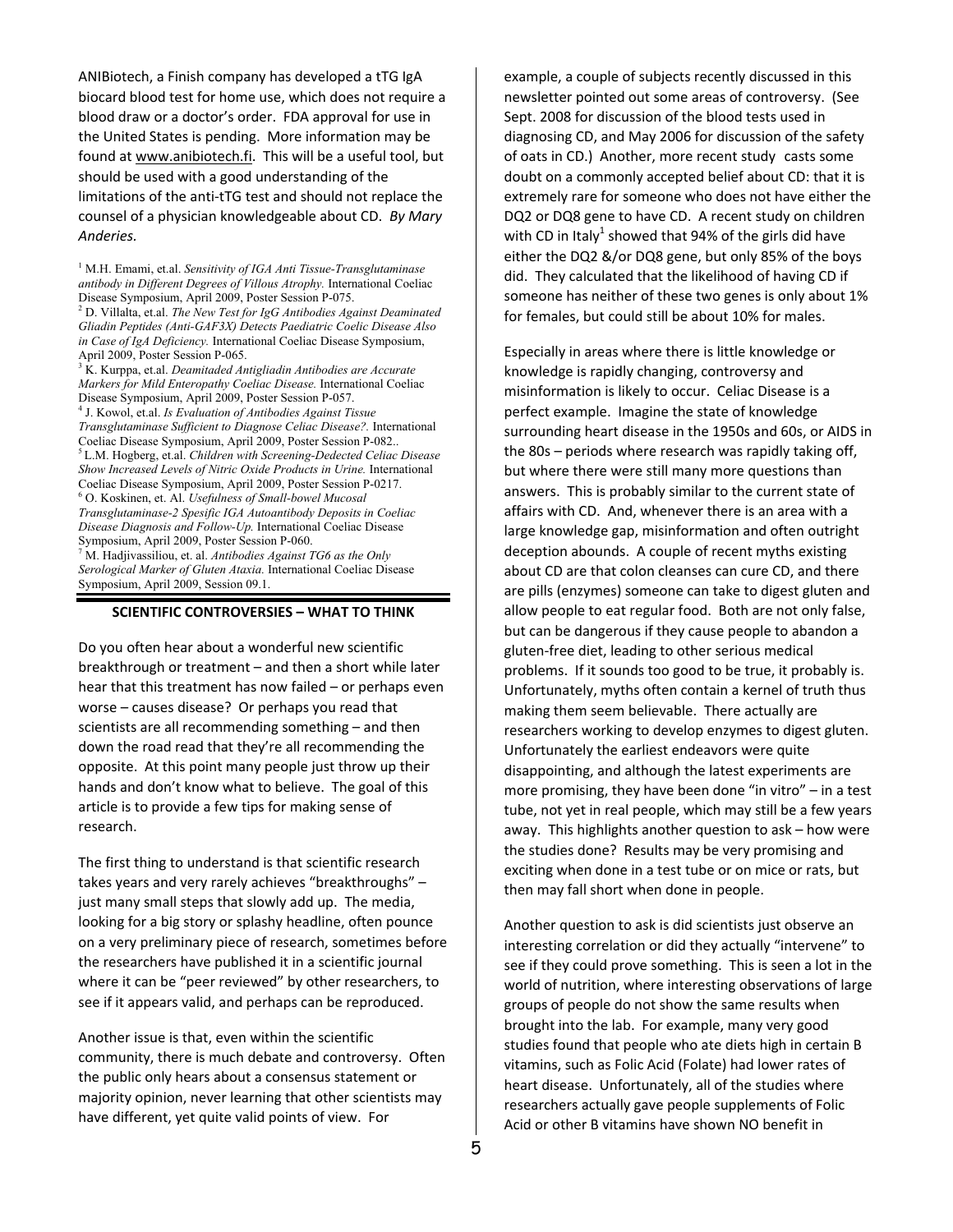reducing risk of heart disease. In addition, sometimes when benefits have been proven, unintended harmful effects may arise. For example, women who have poor folic acid status before and in the very early weeks of pregnancy are at higher risk of having a baby with a serious birth defect, "spina bifida". Because of this, the US government started fortifying refined wheat flour with Folic Acid. (Gluten-free flours are generally NOT fortified.) Since then, there has been a large drop in the number of babies in this country born with spina bifida. Unfortunately, during this same time frame, there has been a rise in colon cancer in this country. Again, this is just an observation and does not prove anything, so it is important not to jump to conclusions. But, it is easy to see how people can end up totally confused - especially people with CD, where vitamin and mineral supplements are regularly recommended. In general, for people with CD, the best tip is always to eat large amounts of nutrient rich foods (lots of vegetables, fruits, lean proteins, low-fat dairy and whole grain gluten-free carbohydrate foods); taking a general multivitamin/mineral is helpful for healing; but be wary of taking supplements with more than 100% of the RDA without medical tests. (By the way, leafy greens, such as spinach, also asparagus and avocados are great sources of Folic Acid.)

Other questions to ask when evaluating studies include: how many people were in the study, how long did it last and what were the characteristics of the people studied (results for men and women, and people of different racial and ethnic backgrounds are often different). A recent study can illustrate some of these concerns.

Recent headlines proclaimed that a gluten-free diet causes negative changes in gut bacteria. This was based on one study<sup>2</sup> conducted on 10 people (a small number), lasting one month (a short time). The participants were healthy (not with CD), and relatively young (average age 30). These findings are very provocative and certainly warrant further study. However, it could be very scary if some people abandoned a gluten-free diet based on such a small study, especially since the researchers also noted that the participants had a very significant decrease in consumption of polysaccharides while on the gluten-free diet. This could indicate a decrease of fruits, vegetables and whole grains, foods known to promote the growth of beneficial gut bacteria. This raises another question to ask when evaluating studies: is the result seen due to the most obvious cause - or perhaps some other not so obvious factor? (By the way, a number of studies have shown negative changes in gut bacteria in people with CD - PRIOR to diagnosis.)

So, what's the best advice? The more one studies Celiac Disease, the more it becomes obvious that it is very much a gray area, not black and white. Be skeptical, especially if someone is trying to sell a product or make money. Be patient - as much as people are looking for a quick answer, question whether what you have heard was even based on research, or on just one study, or ideally, many studies over a long period of time. And, ask questions and learn as much as you can. There are many organizations existing just for educational purposes. The Denver Celiac Sprue Association has a new website, Denverceliacs.org. You can e-mail any of the board members with a question, or send questions to this newsletter that we would be happy to address in a future issue. Submitted by Diane Moyer, M.S., R.D., C.D.E.

 $1$  Megiorni, F., Mora, B., et. al. HLA-DQ and susceptibility to celiac disease: evidence for gender differences and parent-of-origin effects. Am. J. Gastroenterol. 2008 Apr:;103(4):997-1003.

<sup>2</sup> De Palma, G., Nadal, I., Collado, MC, Sanz, Y. Effects of a gluten-free diet on gut microbiota and immune function in healthy adult human subjects. Br. J. Nutr. 2009 May 18:1 - 7.

#### **Celiac Friendly Restaurants**

From Donna Carey: Baralo Grill at 6<sup>th</sup> Ave and St. Paul Street has plenty of items that they can cook fresh that are gluten free. Robyn, a wait staff member has gluten



intolerance and can be requested. She will help you understand the GF options.

From Cynthia Ehrnstein: The Bombay Bowl on Arapahoe at Peoria is a fast food Indian restaurant. All the food is gluten free except the Naan.

From Margo Scharer: The vast majority of the menu at Lala's Wine Bar + Pizzeria is now available gluten free. The base for pizzas, sandwiches and flat bread is made in a gluten free bakery. The breading for the eggplant parmesan, fritto misto and roman artichokes is made inhouse with alternative flours (but check to see if it is fried in a dedicated fryer). There are even several desserts to choose from!

From Karen Cranford: Borriello Brothers, which has several Colorado Springs locations, has started offering a gluten-free pizza at all four of its locations in June. The pizza crust is bought from Deby's Gluten Free bakery in Denver. The gluten-free pizzas are handled in an isolated area of the Borriello Brothers kitchens.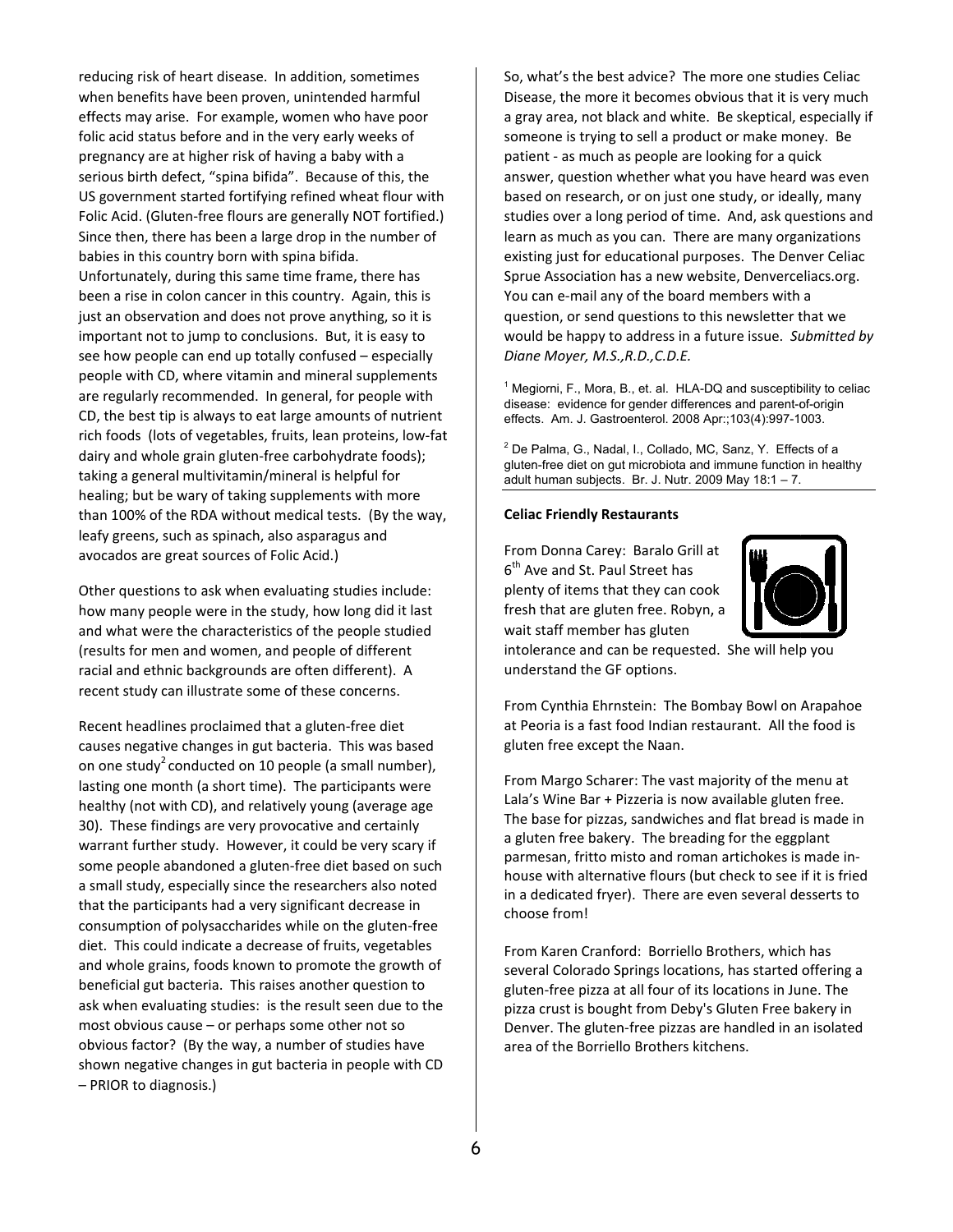#### **Speaking Gluten Freely**

**Heinz** is now clearly labeling all ingredients in their products with plans to designate all GF products as such ‐ www.heinz.com.

#### **Glutenfreeda** is partnering with **Julie's Organic Ice Cream**

to produce a gluten‐free ice cream sandwich. Whole Foods plans to roll out the product in July and it will be marketed elsewhere at a later date. Selection and availability may vary from store to store, according to the Whole Foods website.



**Glutenfreeda** now has Instant oatmeal which is made from certified gluten‐free oats and is flavored with organic maple sugar and fruit.

**Glutino** is now offering chocolate chip cookies, vanilla cream and chocolate vanilla crème cookies (they look a lot like Oreos).

#### **From Debbie Knapp at Vitamin Cottage:**

**Applegate Farms** is now making GF frozen Chicken Nuggets.

**Authentic Foods** has added a Double Chocolate GF Brownie Mix and a 7 lb size of their GF Pancake and Baking Mix (\$30.95). The latter will probably be a special order.

**Bakery on Main** now has a 1.5 oz snack size and a 22 oz family size for some of their GF Granolas ‐ Apple Raisin, Extreme Fruit Nut and Nutty Cranberry.

**Barbara's Bakery** now makes a GF Multigrain Puffins cold cereal, using certified GF oats.

**Barney Butter** roasted almond butter is made in an almond‐only facility. Barney Butter is GF, peanut‐ free and Kosher.

**Conte Pasta** has frozen GF pastas (Pierogies, Potato Gnocchi and Ravioli), along with 2 pizzas.

**Earth Balance** has a new soy-free buttery GF spread made with palm fruit, canola, olive and safflower oils. **Glenny's** organic brown rice marshmallow treats are in a 100 calorie pack, GF & vegan and come in 4 flavors. **Go Naturally** has small wrapped organic GF hard candies in 3 oz bags in Apple, Cherry, Ginger, Honey Lemon and Pomegranate. They taste great and are not too sour. **Ian's** has 2 GF frozen Wafflewichs: Egg & Maple Cheddar and Maple Sausage & Egg for a quick meal or breakfast.

**Kinnikinnick** now has Chocolate Dipped and Maple Glazed Donuts available without artificial flavor.

**MimicCreme** is a dairy‐free, GF, soy‐free, 100% vegan cream substitute made from almonds & cashews. It comes in an aseptic box.

**Namaste Foods** has added GF Mix for Biscuits & Pies, GF Frosting mixes in Chocolate Fudge and Toffee Vanilla and Perfect GF Flour Blend.

**Simply Boulder** now offers a new sauce called Pineapple Ginger Sauce.

**Udi's** GF Muffins, 2 crust pizza crusts and sandwich breads should now be easily available at all stores.

**Van's** will be removing the malt extract from their GF Pancakes & French Toast Sticks. Check the label to make sure there is no malt extract.

All of **Burt's Bees** lip products with the exception of their Res‐Q lip balm with SPF 15 are gluten free.

#### **Kari‐Out Gluten‐Free Soy Sauce offers a**

**low** sodium soy sauce individually packaged (0.07 oz.) Ingredients: Water, salt, hydrolyzed soy and corn protein, caramel color, 0.1% sodium benzoate. Price: 59 cents each (or buy in bulk). http://www.glutenfree.com/Kari‐Out‐

GF‐Soy‐Sauce/Item955046



#### **ONLINE COUPONS:**

Since **GoPicnic** ready‐to‐eat meals don't require any refrigeration or preparation, they're ideal for summer camp, plane trips, concerts, picnics, beach trips, or just to have available for easy meals on lazy summer days, or quick & tasty food on crazy days! www.gopicnic.com has easy & convenient GoPicnic gluten‐free meals! Until 7.31.09 use the **code GFSUMMER in the coupon code section at checkout to take 20% off your online order**!

 www.GfreeCuisine.com is a weekly online menu service where, for only \$10 per month, you get 10 delicious menus per week. You choose five and get the recipes, shopping list, plus bread and dessert recipes. Also offered are special party menus that will make you an entertaining pro. **From now until August 31, 2009, all new subscribers get a FREE bag of the new Bob's Red Mill gluten‐free cornmeal.** 

Have you noticed the notation on your mailing label that states "*or current resident*"? New postal regulations require this notation in order for us to continue using non‐profit bulk rate. Since our newsletters are not forwarded, be sure to report change of addresses. If you have any questions about your membership expiration date, call Donna DeVisser at 303‐979‐8205.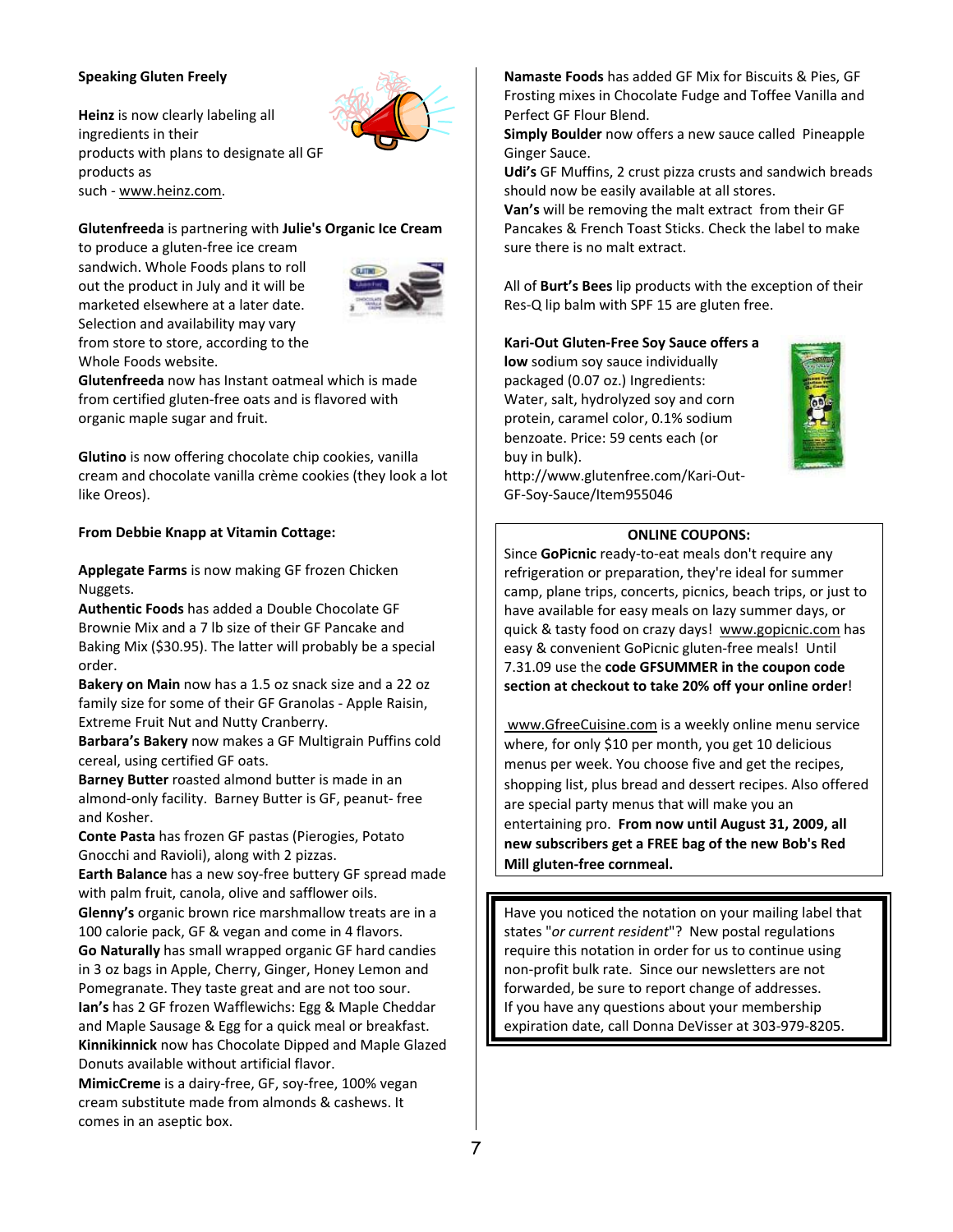

## **Classes and Events**

Denver is hosting the Fourth Annual **Gluten-Free Culinary Summit West Edition this fall!** 

GF Culinary Productions, Inc. of Denver is expanding The Gluten-Free Culinary Summit into an East and West Edition format for its fourth annual production. Where: Johnson & Wales University (Denver Campus) When: October 3 and October 4.

Conducted by nationally and internationally acclaimed culinary masters and industry experts, this weekend symposium features artisan gluten-free baking and cooking class demonstrations, seminars, tastings, baking competitions, special dining events, and more. You will discover a world of GF cuisine at your fingertips. All levels of interest and skills welcome! For event schedules and registration, please visit www.theglutenfreelifestyle.com or call 303-368-9990.

In addition to acclaimed chefs and cookbook authors coming from out of state to present at the Summit, Colorado will showcase its breadth of exceptional glutenfree culinary wisdom and artistry with local presenters including: Professor/Chef Eric Stein of Johnson & Wales University; Professor/Chef Marcia Kramer of Johnson &Wales University; Carol Fenster (Author: 1,000 Gluten-Free Recipes); Certified Master Baker Chadwick White of Udi's Bakery; Executive Chef Elise Wiggins of Panzano Restaurant, Executive Pastry Chef James Gallo of The Brown Palace Hotel; Elana Amsterdam (Author: The Gluten-Free Almond Flour Cookbook); Chef Proprietor Michael Long; and Peter & Kelli Bronski (Authors: Artisanal Gluten-Free Cooking). Chef/Author Richard Coppedge of The Culinary Institute of America (Gluten-Free Baking with The Culinary Institute of America) and Chef/Author Robert Landolphi of The University of Connecticut (Gluten-Free Every Day Cookbook) are graduates of Johnson & Wales University.

**Chef Abbie:** Are you frustrated with the gluten free lifestyle? Newly diagnosed or just missing some of your favorite forbidden foods? If you are looking for relief from those frustrations, call Chef Abbie at 303-335-8857. To sign up for a free newsletter with gluten free recipes visit www.yourglutenfreechef.com

Kids Sprue: Gluten Free/Dairy Free Childcare! A licensed in home childcare facility dedicated to children with gluten and dairy allergies. Opening date August 10, 2009, Location: Centennial, CO. Contact kidssprue@yahoo.com for more information!

Tender Loving Cooking is a personal chef service focusing on gluten-free creations. As a celiac myself, my aim is to make life easier, safer and healthier for those on a glutenfree diet. I offer in-home meals and parties, cooking lessons and gluten-free consultations. Please feel free to check out my website at TenderLovingCoooking.com, email me at mary@tenderlovingcooking.com or give me a call at 303-929-0317. Mary Simmons (Certified Natural Foods Chef)

**GROUP DISCOUNT for CSA and GIG Members: Gluten** Free Cooking Expo. The Gluten Free Cooking Expo is less than 8 weeks away! This year we are offering a special 10% group discount to members of CSA and GIG. Advanced Registration is Required. Register at www.glutenfreeclasses.com The Gluten-Free Cooking Expo is an exciting two-day event featuring cooking demonstrations by professional chefs, cookbook authors and nutritionists. This year the Gluten-Free Cooking Expo takes place August 15-16 at the Wyndham Hotel in Lisle, Illinois, just outside of Chicago. There is also a large Vendor Fair where you can sample and learn more about new gluten-free products.

## **Introduction to the GF Diet and Celiac Disease** Presented by Diane Moyer, M.S., R.D., C.D.E. This 3 hour class offers an introduction to the gluten free diet and a basic explanation of Celiac Disease: "safe" foods, "unsafe" foods, what to look for on food labels, how to stock your kitchen, eating out and more. Cost is \$45.00 (includes a copy of the Denver Metro Gluten-Free Products List). Call 720-560-3734 for more information.

#### Confidentiality

The Denver CSA chapter respects your right for privacy. On the membership renewal form, there is a new added section regarding confidentiality. We are requesting your permission to share your information with other celiac members within the organization for official CSA chapter business. The list will never be sold or given to anyone for any reason. When you renew your membership, please sign on the line authorizing CSA to share your information as needed. Thank you.



**OOPS: OUT OF SPACE GF Recipes:** 

Will return next issue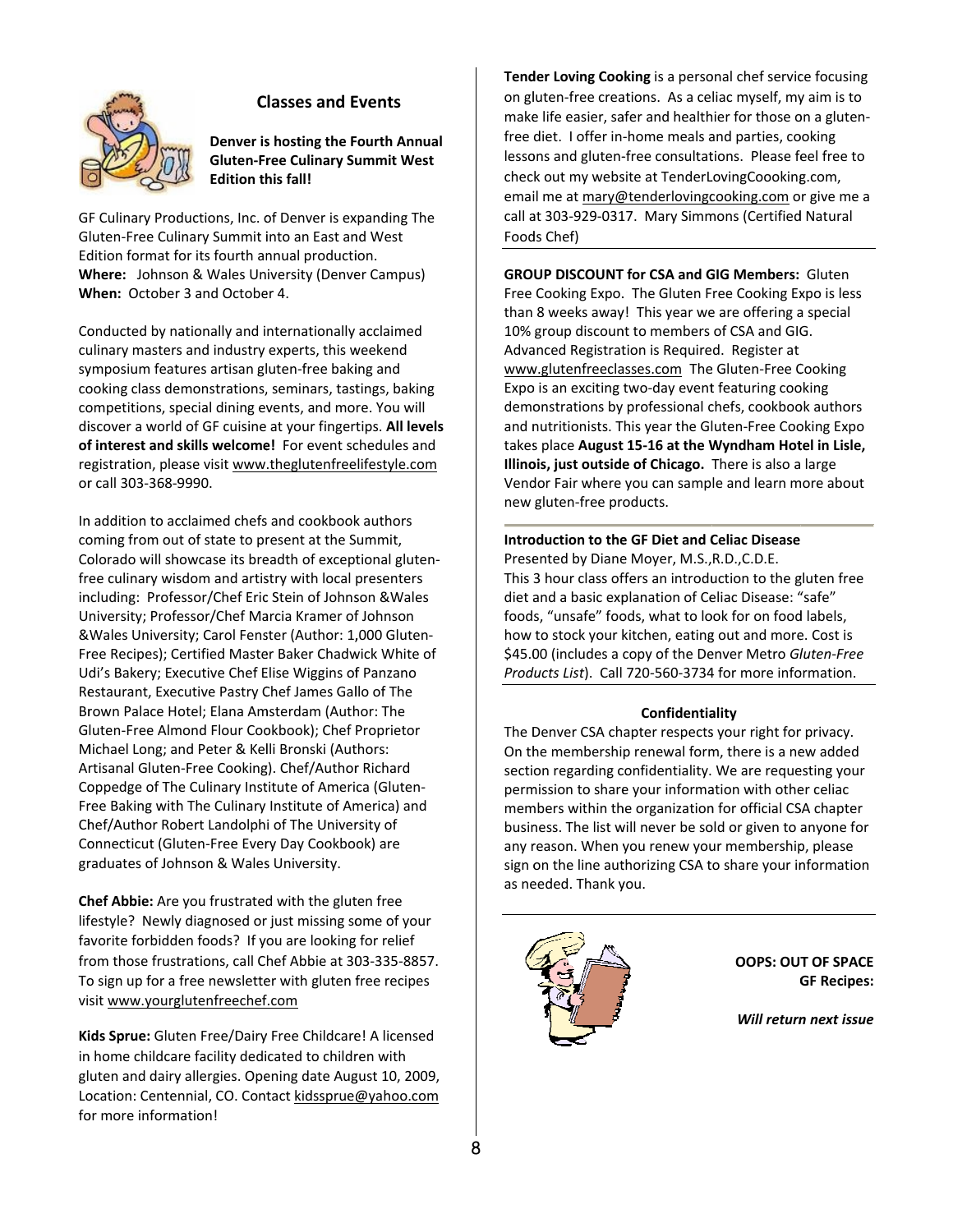#### **Chapter Board Members**

| Karen Cranford, President                | 303 979 8094 |
|------------------------------------------|--------------|
| crankaren@aol.com                        |              |
| Carol Kendall, Co-VP Programs            | 303 470 3261 |
| bealsio@q.com                            |              |
| Abbie Keyes, Co-VP Programs              | 303 335 8857 |
| yourglutenfreechef@gmail.com             |              |
| Mike Brook, VP Membership                | 303 858 0822 |
| mikebrook@aol.com                        |              |
| Kathy Craig, Treasurer                   | 303 480 9347 |
| kicraig@yahoo.com                        |              |
| Cheryl Lindberg, Secretary               |              |
| lindche@gmail.com                        |              |
| Margo Scharer, Newsletter                | 303 440 5565 |
| margo.scharer@yahoo.com                  |              |
| Karin Parker, Electronic Communication & | 303 797 4808 |
| Cel-Kids                                 |              |
| karinparker@juno.com                     |              |
| Jennifer Parker, Cel-Kids                | 303 933 5992 |
| jerparker@comcast.net                    |              |
| Donna DeVisser, Database                 | 303 973 4613 |
| sdevisser@msn.com                        |              |
| Joan Van Loozenoord, Librarian           | 303 933 1565 |
| jkvanlooz@comcast.net                    |              |
| Don Smith, Mail Order Coordinator        | 303 794 7258 |
| donsmith6834@comcast.net                 |              |
| Bonnie Atherton, Product List            | 303 756 8970 |
| rjath@earthlink.net                      |              |
| Carol Fenster, Media                     | 303 741 5408 |
| carol@savorypalate.com                   |              |
| Diane Moyer, MS, RD, CDE                 | 720 560 3734 |
| dhmoyer@juno.com                         |              |
| Gina Meagher, Past President             | 303 279 9382 |
| gmeagher@q.com                           |              |
| Dr. Robert Dahl, Medical Advisor         | 303 463 3900 |
| CEDAR Project, Iman Taki, CEDAR          | 303 724 7544 |
| Coordinator                              |              |
| iman.taki@uchsc.edu                      |              |



**FAQ Common issues, concerns and questions:** 

**Q.** I was recently diagnosed with Celiac Disease and am unsure about what drugs I can safely take.

**A.** http://www.glutenfreedrugs.com/ provides some information about drugs that are GF. As well, the Denver CSA GLUTEN‐FREE PRODUCTS LIST includes a updated section on GF drugs. There is an order form in this newsletter if you would like to purchase the products list.

 **Q.** I have celiac disease and am pregnant with my first child. When should I introduce my child to gluten?

**A.** Dr. Alessio Fasano of the University of Maryland found in a recent study that delaying the introduction of gluten to infants may prevent celiac disease and may offer help for other autoimmune diseases. This finding will lead to a larger clinical trial delaying the introduction of gluten to infants. As a result, you should try to hold off on gluten containing foods as long as possible, if not forever.

 **Q.** I miss my Kit Kat Bars. What do you suggest?

**A.** Here's a recipe from Kimberly Bouldin, a GF Food Examiner: 3 cups cereal (2 cups Rice Chex (now GF) and 1 cup Corn Chex (now GF)) 2 cups add‐ins (seeds, raisins, nuts, chocolate chips, oats); Chocolate chips were used for this recipe

1/2 cup corn syrup 1/4 cup brown sugar 1/4 cup white sugar 3/4 cup peanut butter (or other nut butter) dash of vanilla

1. Mix cereal & add‐ins in a large bowl. Line cookie sheet with foil and spray with Pam.

2. Heat corn syrup and sugars in a pan over medium heat until sugar has dissolved completely. Be careful not to burn.

3. Remove from heat and add peanut butter and vanilla until melted and smooth.

4. Pour peanut butter mixture into cereal & add‐ins and mix well.

5. Press into pan/cookie sheet and let cool.

6. Cut into bars/squares.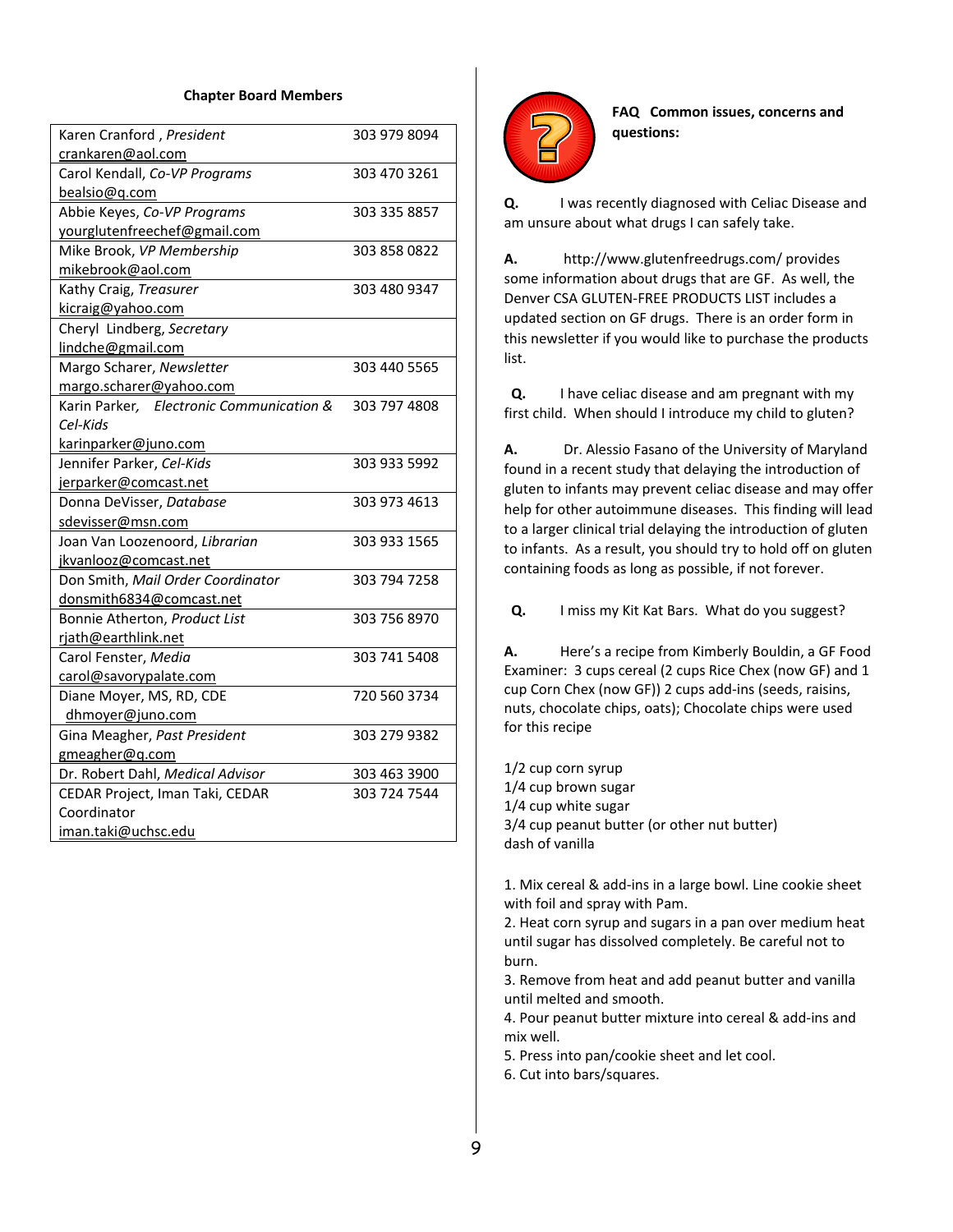## **Meet Your Neighborhood Celiac Resource Contact** *Updated Aug. 2008*

Below are the resource contacts in eleven neighborhood areas in Metro Denver, as well as resource contacts throughout Colorado. If you have questions or are not sure which area is your neighborhood, please contact Mike Brook, at 303‐858‐0822 or email mikebrook@aol.com.

As the neighborhood resource groups have progressed, some areas join together for activities. Flexibility is the keyword, as area needs and/or interests change. The objective in setting up these various areas has been to provide an additional way for celiacs to interact and support each other.

| Any member can attend any huddle/activity they want by calling the huddle's contact. Regardless, the Denver Metro Chapter #17 is |  |
|----------------------------------------------------------------------------------------------------------------------------------|--|
| the umbrella organization for all of our members wherever they live.                                                             |  |

| <b>Metro Denver Areas</b>                    | Contact                                | Phone        | E-Mail                     |
|----------------------------------------------|----------------------------------------|--------------|----------------------------|
| <b>DEN-C: Central Denver City/County</b>     | Laura Determan                         | 303-757-3982 | lddet@msn.com              |
|                                              | Andrea Loughry                         | 303-722-6284 | oppermanda@netzero.net     |
| DEN-N: Westminster, Commerce City, Brighton, | Darci Kunard                           | 720-214-3144 | kdarci@yahoo.com           |
| Northglenn, Thornton                         |                                        |              |                            |
| DEN-S: Centennial & Grnwd Vlg. (W/I-25),     | Cathy Curtiss                          | 303-771-8029 | cmc1974@msn.com            |
| Englewood, zips: 80120,-21,-22,              |                                        |              |                            |
| DEN-W: Lakewood                              | <b>Betty Morris</b>                    | 303-238-5145 | wabe22204@comcast.net      |
| E: Aurora, zips: 80231 &<br>80247            | <b>OPEN CONTACT</b><br><b>POSITION</b> |              |                            |
| NW: Arvada, WheatRidge, Zips: 80021&80212    | <b>OPEN CONTACT</b><br><b>POSITION</b> |              |                            |
| S: Highlands Ranch, Lone Tree, Castle Rock   | <b>OPEN CONTACT</b><br><b>POSITION</b> |              |                            |
| SE: Centennial & Greenwood Vlg. (E/I-25), SE | <b>OPEN CONTACT</b>                    |              |                            |
| Aurora, Parker, Elizabeth                    | <b>POSITION</b>                        |              |                            |
| SW: Littleton, Ken Caryl, Roxborough         | Joan Van Loozenoord                    | 303-933-1565 | jkvanlooz@comcast.net      |
|                                              | Nancy Lindsey                          | 303-973-1279 | n-lindsey@comcast.net      |
| W: Golden, Evergreen, Morrison               | <b>Beverley Haney</b>                  | 303-670-0063 | mrsbevins@q.com            |
| <b>Other Colorado Area Contacts</b>          |                                        |              |                            |
| Colorado Springs Area                        | Marie Pizzolatto                       | 719-572-0548 | celiacfamily@yahoo.com     |
|                                              | <b>Ginger Ludwig</b>                   | 719-598-6748 | ginglud@aol.com            |
| Northern Colorado                            |                                        |              |                            |
| Ft. Collins                                  | <b>Judy Bushnell</b>                   | 970-493-9674 | jabms@frii.com             |
| Berthoud                                     | <b>Bill Eyl</b>                        | 303-772-3155 | billeyl@yahoo.com          |
| Loveland                                     | Dave Shaw                              | 970-669-4233 | davshaw49@comcast.net      |
| Greeley                                      | Mary Grauerholz                        | 970-352-6122 | mcholz@aol.com             |
| <b>Western Colorado</b>                      |                                        |              |                            |
| <b>Grand Junction</b>                        | Kathye Holland                         | 970-255-0511 |                            |
| <b>Boulder County (CSA Chapter #138)</b>     | www.Bouldercountyceliacs.com           |              |                            |
| <b>Boulder</b>                               | Barbara Sanford                        | 303-499-7259 | barbarasanford@comcast.net |
| <b>Berthoud</b>                              | <b>Bill Eyl</b>                        | 303-772-3155 | billeyl@earthlink.net      |
| Longmont                                     | Tiffany Jakubowski                     | 303-834-8685 |                            |
| Lafayette, Louisville                        | <b>Beth Macht</b>                      | 303-665-7558 | elizabethwm@yahoo.com      |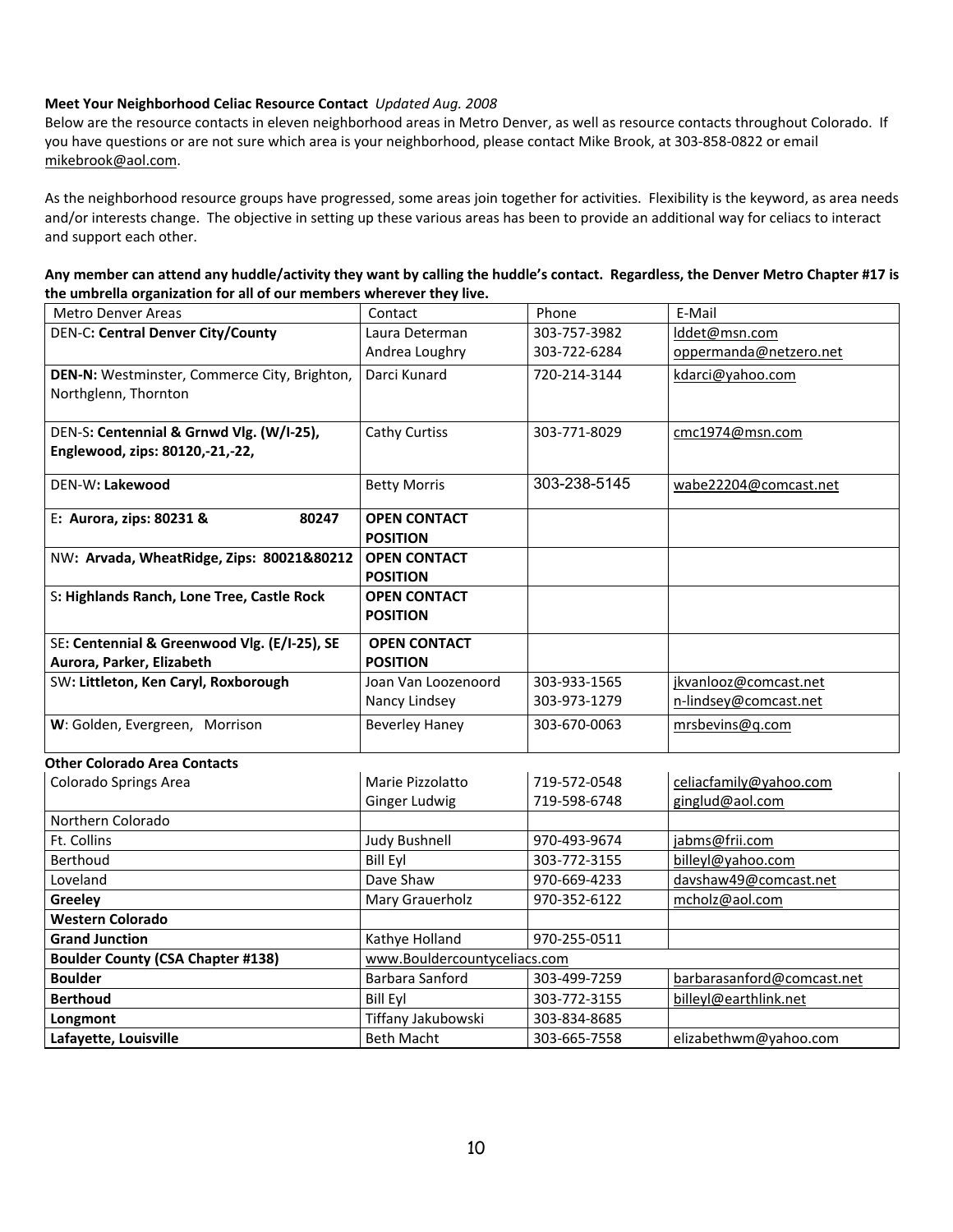# **MEMBERSHIP APPLICATION FORM**<br>ver Metro Chanter #17 of CSA/USA U

## *Denver Metro Chapter #17 of CSA/USA, Inc***.**

|                                                                                                                                                                                                             |             | Denver Metro Chapter #17 of CSA/USA, Inc.            |                  |  |
|-------------------------------------------------------------------------------------------------------------------------------------------------------------------------------------------------------------|-------------|------------------------------------------------------|------------------|--|
| Your best local resource for celiac information, support and gluten-free socializing.                                                                                                                       |             | (a non-profit organization)                          |                  |  |
| Please join us.                                                                                                                                                                                             |             |                                                      |                  |  |
| Dues are \$15.00/year For more information, call Donna DeVisser at 303-973-4613                                                                                                                             |             |                                                      |                  |  |
| Make check payable to "Denver Metro Chapter #17, CSA/USA"                                                                                                                                                   |             |                                                      |                  |  |
| Mail check and form to: Donna DeVisser, 2675 Van Gordon Dr. Lakewood CO 80215-7001                                                                                                                          |             |                                                      |                  |  |
| NAME:                                                                                                                                                                                                       |             | PHONE:                                               |                  |  |
| ADDRESS:                                                                                                                                                                                                    |             |                                                      |                  |  |
| CITY, STATE, ZIP CODE:                                                                                                                                                                                      |             |                                                      |                  |  |
| E-MAIL:                                                                                                                                                                                                     |             |                                                      |                  |  |
|                                                                                                                                                                                                             |             |                                                      |                  |  |
| This is a renewal _____There is no change in my address/phone _____Interested in Volunteering                                                                                                               |             |                                                      |                  |  |
| Please list yourself and all members of your immediate family who have Celiac Disease                                                                                                                       |             |                                                      |                  |  |
| <b>NAME</b>                                                                                                                                                                                                 | Circle one  | <b>NAME</b>                                          | Circle one       |  |
|                                                                                                                                                                                                             | Child/Adult |                                                      | Child/Adult      |  |
|                                                                                                                                                                                                             | Child/Adult |                                                      | Child/Adult      |  |
|                                                                                                                                                                                                             |             |                                                      |                  |  |
| Denver CSA keeps all information confidential and never shares or sells to any outside individual or organization!<br>I authorize Denver CSA to share my contact information for official chapter business. |             |                                                      |                  |  |
|                                                                                                                                                                                                             |             |                                                      | (please initial) |  |
| Have you received a Celiac Disease Information Packet? ________Yes ________No                                                                                                                               |             |                                                      | 07/09 NL         |  |
|                                                                                                                                                                                                             |             |                                                      |                  |  |
| For information on the national CSA/USA, call 1-877-272-4272 or go to www.csaceliacs.org                                                                                                                    |             |                                                      |                  |  |
|                                                                                                                                                                                                             |             |                                                      |                  |  |
|                                                                                                                                                                                                             |             |                                                      |                  |  |
|                                                                                                                                                                                                             |             | <b>ORDER FORM</b>                                    |                  |  |
|                                                                                                                                                                                                             |             |                                                      |                  |  |
|                                                                                                                                                                                                             |             |                                                      |                  |  |
| SEND TO DON SMITH, 6834 S FRANKLIN CIRCLE, CENTENNIAL CO 80122                                                                                                                                              |             |                                                      |                  |  |
|                                                                                                                                                                                                             |             | 303 794 7258                                         |                  |  |
|                                                                                                                                                                                                             |             | DENVER METRO CHAPTER CSA/USA                         |                  |  |
|                                                                                                                                                                                                             |             |                                                      |                  |  |
|                                                                                                                                                                                                             |             | 2009 GLUTEN-FREE PRODUCTS LIST (AVAILABLE JULY 2009) |                  |  |
|                                                                                                                                                                                                             |             |                                                      |                  |  |
|                                                                                                                                                                                                             |             |                                                      |                  |  |
| Quantity:                                                                                                                                                                                                   |             | \$10.00<br>X.                                        | \$               |  |
|                                                                                                                                                                                                             |             |                                                      |                  |  |
|                                                                                                                                                                                                             |             | (price includes postage)                             | Total            |  |
| NAME:                                                                                                                                                                                                       |             | PHONE:                                               |                  |  |